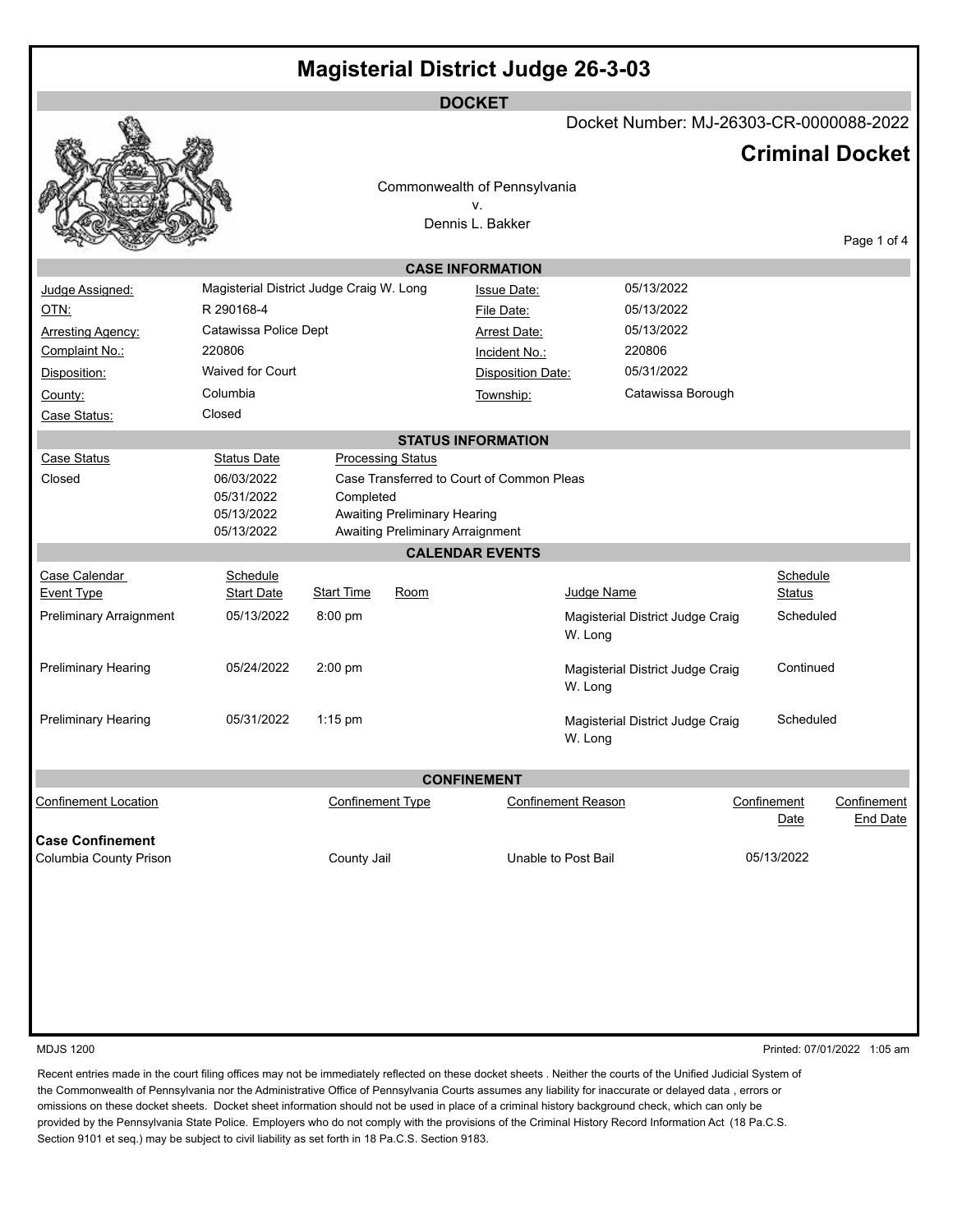| <b>Magisterial District Judge 26-3-03</b>                                                         |                         |                                                     |            |                  |                                         |             |  |
|---------------------------------------------------------------------------------------------------|-------------------------|-----------------------------------------------------|------------|------------------|-----------------------------------------|-------------|--|
|                                                                                                   |                         | <b>DOCKET</b>                                       |            |                  |                                         |             |  |
|                                                                                                   |                         |                                                     |            |                  | Docket Number: MJ-26303-CR-0000088-2022 |             |  |
|                                                                                                   |                         |                                                     |            |                  | <b>Criminal Docket</b>                  |             |  |
|                                                                                                   |                         | Commonwealth of Pennsylvania                        |            |                  |                                         |             |  |
|                                                                                                   |                         | v.                                                  |            |                  |                                         |             |  |
|                                                                                                   |                         | Dennis L. Bakker                                    |            |                  |                                         | Page 2 of 4 |  |
|                                                                                                   |                         | <b>DEFENDANT INFORMATION</b>                        |            |                  |                                         |             |  |
| <u>Name:</u>                                                                                      | Bakker, Dennis L.       | <u>Sex:</u>                                         |            | Male             |                                         |             |  |
| Date of Birth:                                                                                    | 12/19/1981              | Race:                                               |            | White            |                                         |             |  |
| Address(es):                                                                                      |                         |                                                     |            |                  |                                         |             |  |
| Home<br>Wilkes Barre, PA 18702                                                                    |                         |                                                     |            |                  |                                         |             |  |
|                                                                                                   |                         |                                                     |            |                  |                                         |             |  |
| Advised of His Right to Apply for Assignment of Counsel?                                          |                         | Yes                                                 |            |                  |                                         |             |  |
| Public Defender Requested by the Defendant?                                                       |                         | No<br>Yes                                           |            |                  |                                         |             |  |
| Application Provided for Appointment of Public Defender?<br>Has the Defendant Been Fingerprinted? |                         | No                                                  |            |                  |                                         |             |  |
|                                                                                                   |                         | <b>CASE PARTICIPANTS</b>                            |            |                  |                                         |             |  |
| <b>Participant Type</b>                                                                           |                         | <b>Participant Name</b>                             |            |                  |                                         |             |  |
| Defendant                                                                                         |                         | Bakker, Dennis L.                                   |            |                  |                                         |             |  |
| <b>Arresting Officer</b>                                                                          |                         | Laidacker, Joshua J.                                |            |                  |                                         |             |  |
|                                                                                                   |                         |                                                     |            |                  |                                         |             |  |
|                                                                                                   |                         | <b>BAIL</b>                                         |            |                  |                                         |             |  |
| <b>Bail Set:</b>                                                                                  |                         |                                                     |            |                  | <b>Nebbia Status: None</b>              |             |  |
| <b>Bail Action Type</b>                                                                           | <b>Bail Action Date</b> | <b>Bail Type</b>                                    |            | Percentage       |                                         |             |  |
| Set                                                                                               | 05/13/2022              | Monetary                                            | 10.00%     |                  | \$25,000.00                             |             |  |
| <b>CHARGES</b>                                                                                    |                         |                                                     |            |                  |                                         |             |  |
| # Charge                                                                                          | Grade                   | Description                                         |            | Offense Dt.      | Disposition                             |             |  |
| 1 18 § 6106 §§ A1                                                                                 | F <sub>3</sub>          | Firearms Not To Be Carried W/O License              |            | 05/13/2022       | <b>Waived for Court</b>                 |             |  |
| 2 18 § 6106 §§ A1                                                                                 | F <sub>3</sub>          | Firearms Not To Be Carried W/O License              |            |                  | 05/13/2022 Waived for Court             |             |  |
| 3 35 § 780-113 §§ A30                                                                             | F                       | Manufacture, Delivery, or Possession With Intent to |            | 05/13/2022       | Waived for Court                        |             |  |
|                                                                                                   |                         | Manufacture or Deliver                              |            |                  |                                         |             |  |
| 4 18 § 4914 §§ A                                                                                  | M3                      | False Identification To Law Enforcement Officer     |            | 05/13/2022       | Waived for Court                        |             |  |
| 5 35 § 780-113 §§ A32                                                                             | М                       | Use/Poss Of Drug Paraph                             |            | 05/13/2022       | Waived for Court                        |             |  |
| 6 35 § 780-113 §§ A32                                                                             | М                       | Use/Poss Of Drug Paraph                             | 05/13/2022 | Waived for Court |                                         |             |  |
| 7 35 § 780-113 §§ A32                                                                             | М                       | Use/Poss Of Drug Paraph                             |            | 05/13/2022       | Waived for Court                        |             |  |
| 8 18 § 908 §§ A                                                                                   | M1                      | Make Repairs/Sell/Etc Offens Weap                   |            | 05/13/2022       | <b>Waived for Court</b>                 |             |  |
| 9 18 § 908 §§ A                                                                                   | M <sub>1</sub>          | Make Repairs/Sell/Etc Offens Weap                   |            | 05/13/2022       | <b>Waived for Court</b>                 |             |  |
|                                                                                                   |                         |                                                     |            |                  |                                         |             |  |
|                                                                                                   |                         |                                                     |            |                  |                                         |             |  |
|                                                                                                   |                         |                                                     |            |                  |                                         |             |  |

MDJS 1200 **Page 2 of 4** Printed: 07/01/2022 1:05 am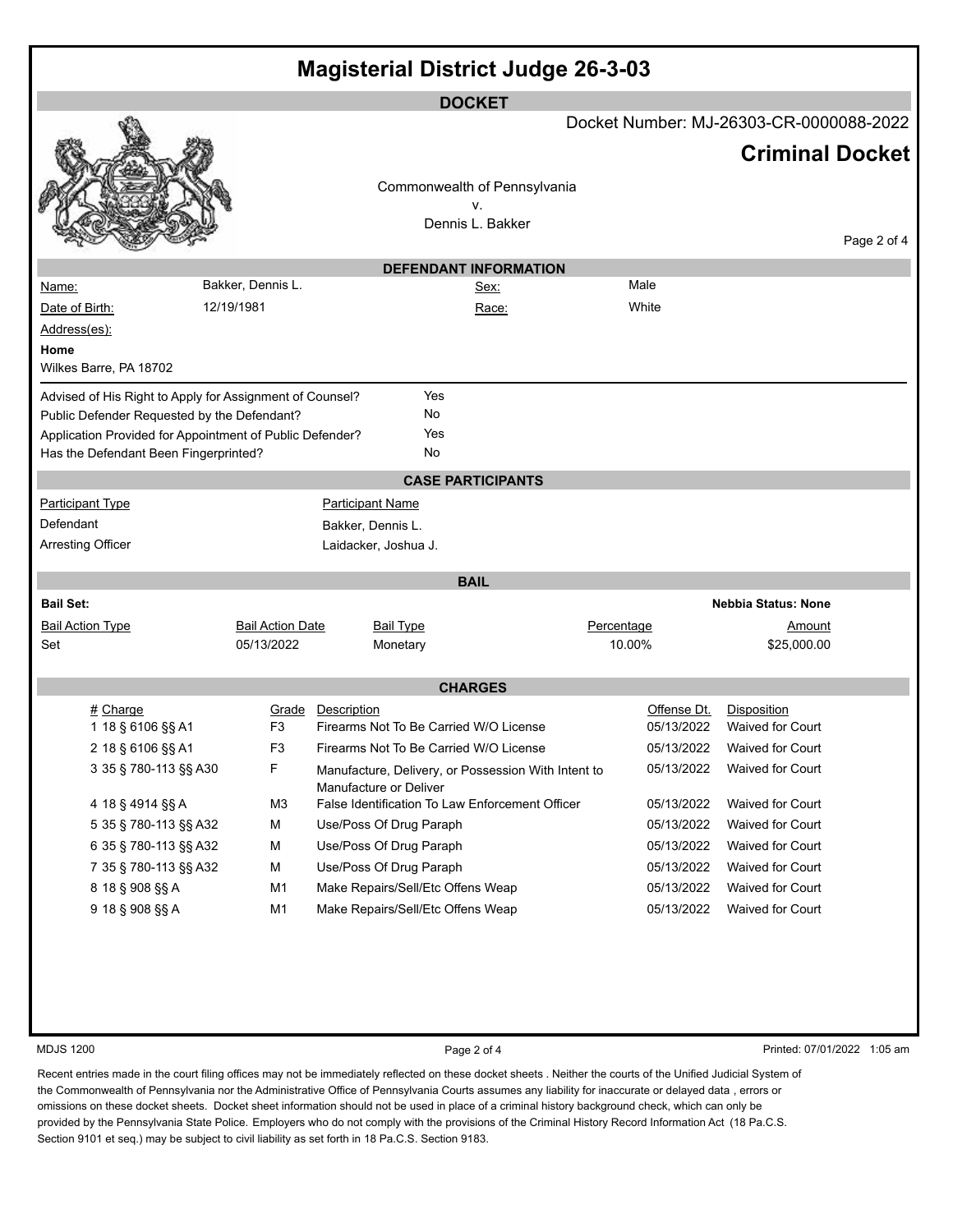## **Magisterial District Judge 26-3-03**

**DOCKET**

Docket Number: MJ-26303-CR-0000088-2022

## **Criminal Docket**

Commonwealth of Pennsylvania v. Dennis L. Bakker

Page 3 of 4

## **DISPOSITION / SENTENCING DETAILS**

| Case Disposition<br><b>Waived for Court</b>                                     | <b>Disposition Date</b><br>05/31/2022                 | Was Defendant Present?<br>Yes |
|---------------------------------------------------------------------------------|-------------------------------------------------------|-------------------------------|
| Offense Seg./Description<br>1 Firearms Not To Be Carried W/O License            | <b>Offense Disposition</b><br><b>Waived for Court</b> |                               |
| 2 Firearms Not To Be Carried W/O License                                        | <b>Waived for Court</b>                               |                               |
| 3 Manufacture, Delivery, or Possession With Intent to<br>Manufacture or Deliver | Waived for Court                                      |                               |
| 4 False Identification To Law Enforcement Officer                               | <b>Waived for Court</b>                               |                               |
| 5 Use/Poss Of Drug Paraph                                                       | <b>Waived for Court</b>                               |                               |
| 6 Use/Poss Of Drug Paraph                                                       | <b>Waived for Court</b>                               |                               |
| 7 Use/Poss Of Drug Paraph                                                       | <b>Waived for Court</b>                               |                               |
| 8 Make Repairs/Sell/Etc Offens Weap                                             | <b>Waived for Court</b>                               |                               |
| 9 Make Repairs/Sell/Etc Offens Weap                                             | <b>Waived for Court</b>                               |                               |

## **ATTORNEY INFORMATION**

| <b>Assistant District Attorney</b>         |                            | <b>Public Defender</b>          |                                          |  |  |
|--------------------------------------------|----------------------------|---------------------------------|------------------------------------------|--|--|
| Name: Brenda Rene Hess, Esq.               |                            | Name: Laurie Lynn Pickle, Esq.  |                                          |  |  |
| Representing: Commonwealth of Pennsylvania |                            | Representing: Bakker, Dennis L. |                                          |  |  |
| <b>Counsel Status: Active</b>              |                            | <b>Counsel Status: Active</b>   |                                          |  |  |
| Supreme Court No.: 080255                  |                            | Supreme Court No.: 207506       |                                          |  |  |
| Phone No.:                                 |                            | Phone No.:                      |                                          |  |  |
| Address:                                   | District Attorney's Office | Address:                        | Columbia County Public Defender's Office |  |  |
|                                            | Columbia County Courthouse |                                 | PO Box 380                               |  |  |
|                                            | <b>PO Box 380</b>          |                                 | Bloomsburg, PA 17815                     |  |  |
|                                            | Bloomsburg, PA 17815       |                                 |                                          |  |  |

MDJS 1200 **Page 3 of 4** Printed: 07/01/2022 1:05 am Printed: 07/01/2022 1:05 am